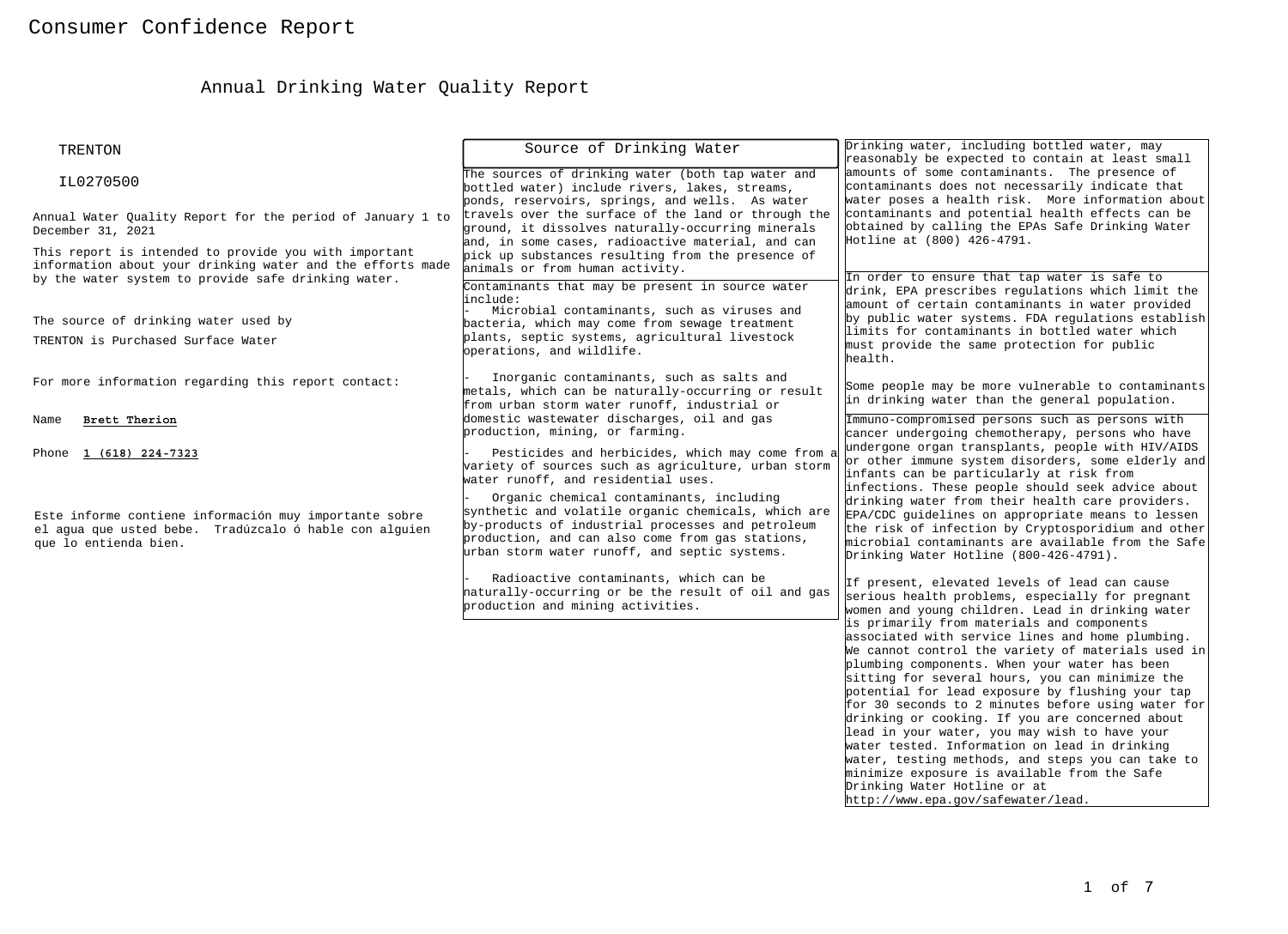Source Water Information

| Source Water Name  |                   | Type of Water | Report Status Location |                                    |
|--------------------|-------------------|---------------|------------------------|------------------------------------|
| CC 05-MASTER METER | FF IL1635090 TP01 |               | Active                 | IN BOOSTER STATION ADJ GR STOR TNK |

Source Water Assessment

We want our valued customers to be informed about their water quality. If you would like to learn more, please feel welcome to attend any of our regularly scheduled meetings. The source water assessment for our supply has been completed by the Illinois EPA. If you would like a copy of this information, please stopby City Hall or call our water operator at **1 (618) 224 - 7323**. To view a summary version of the completed Source Water Assessments, including: Importance of Source Water; Susceptibility to Contamination Determination; and documentation/recommendation of Source Water Protection Efforts, you may access the Illinois EPAwebsite at http://www.epa.state.il.us/cgi-bin/wp/swap-fact-sheets.pl.

Source of Water: S L M WATER COMMISSIONI llinois EPA considers all surface water sources of community water supply to be susceptible to potential pollution problems, hence, the reason for mandatory treatment for all surface water supplies in Illinois. Mandatory treatment includes coagulation, sedimentation, filtration, and disinfection. Primary sources of pollution in Illinois lakes can include agricultural runoff, land disposal (septic systems) and shorelineerosion.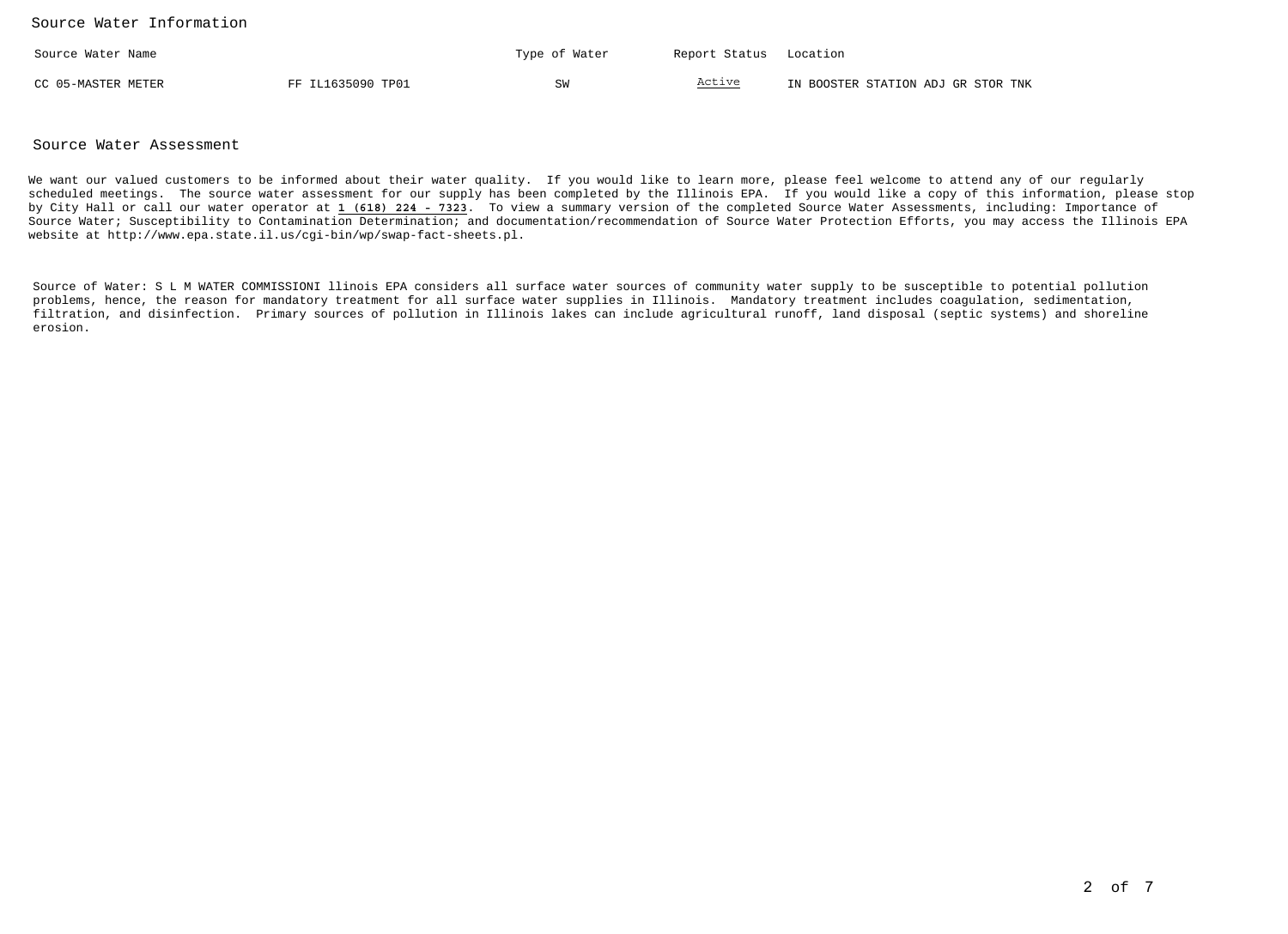#### **2021City of Trenton Regulated Contaminants Detected**

### **Lead and Copper**

Definitions:

 Action Level Goal (ALG): The level of a contaminant in drinking water below which there is no known or expected risk to health. ALGs allow for a margin ofsafety.

Action Level: The concentration of a contaminant which, if exceeded, triggers treatment or other requirements which a water system must follow.

| Lead and Copper | Date Sampled | MCLG | Action Level<br>(AL) | 90th<br>Percentile | # Sites Over<br>AL | Units | Violation | Likely Source of Contamination                                                                                |
|-----------------|--------------|------|----------------------|--------------------|--------------------|-------|-----------|---------------------------------------------------------------------------------------------------------------|
| Copper          | 2021         |      |                      | 403. ر             |                    | ppm   |           | Erosion of natural deposits; Leaching from<br>wood preservatives; Corrosion of household<br>plumbing systems. |

### **Water Quality Test Results**

| Definitions:                                          | The following tables contain scientific terms and measures, some of which may require explanation.                                                                                                                                                                         |
|-------------------------------------------------------|----------------------------------------------------------------------------------------------------------------------------------------------------------------------------------------------------------------------------------------------------------------------------|
| Avq:                                                  | Requlatory compliance with some MCLs are based on running annual average of monthly samples.                                                                                                                                                                               |
| Level 1 Assessment:                                   | A Level 1 assessment is a study of the water system to identify potential problems and determine (if possible) why<br>total coliform bacteria have been found in our water system.                                                                                         |
| Level 2 Assessment:                                   | A Level 2 assessment is a very detailed study of the water system to identify potential problems and determine (if<br>possible) why an E. coli MCL violation has occurred and/or why total coliform bacteria have been found in our water<br>system on multiple occasions. |
| Maximum Contaminant Level or MCL:                     | The highest level of a contaminant that is allowed in drinking water. MCLs are set as close to the MCLGs as feasible<br>using the best available treatment technology.                                                                                                     |
|                                                       | Maximum Contaminant Level Goal or MCLG: The level of a contaminant in drinking water below which there is no known or expected risk to health. MCLGs allow<br>for a margin of safety.                                                                                      |
| Maximum residual disinfectant level or<br>MRDL:       | The highest level of a disinfectant allowed in drinking water. There is convincing evidence that addition of a<br>disinfectant is necessary for control of microbial contaminants.                                                                                         |
| Maximum residual disinfectant level<br>goal or MRDLG: | The level of a drinking water disinfectant below which there is no known or expected risk to health. MRDLGs do not<br>reflect the benefits of the use of disinfectants to control microbial contaminants.                                                                  |
| na:                                                   | not applicable.                                                                                                                                                                                                                                                            |
| $m$ rem:                                              | millirems per year (a measure of radiation absorbed by the body)                                                                                                                                                                                                           |
| $ppb$ :                                               | micrograms per liter or parts per billion - or one ounce in 7,350,000 gallons of water.                                                                                                                                                                                    |
| ppm:                                                  | milligrams per liter or parts per million - or one ounce in 7,350 gallons of water.                                                                                                                                                                                        |
| Treatment Technique or TT:                            | A required process intended to reduce the level of a contaminant in drinking water.                                                                                                                                                                                        |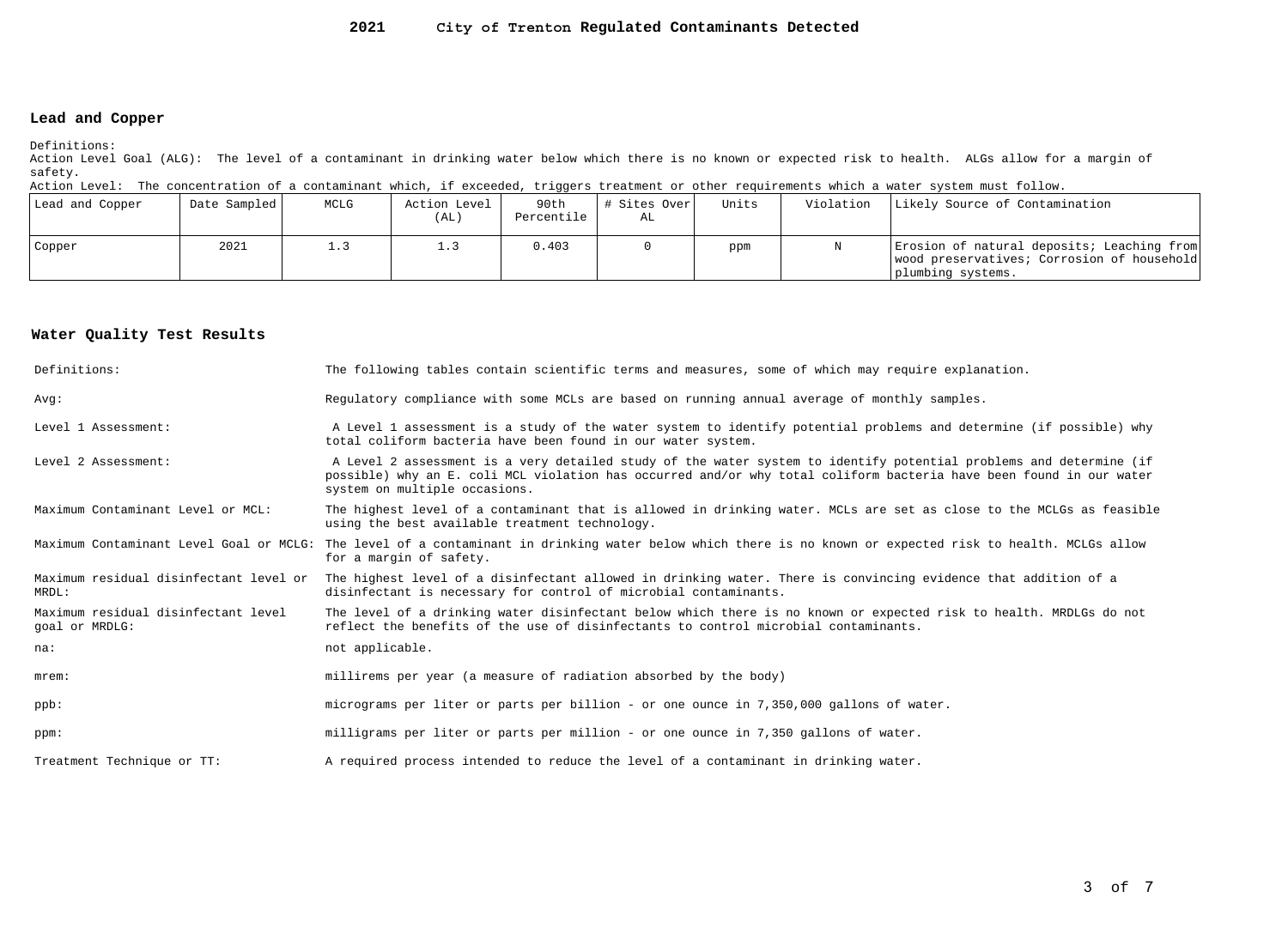### **Regulated Contaminants**

| Disinfectants and<br>Disinfection By-<br>Products | Collection<br>Date | Detected | Highest Level Range of Levels<br>Detected | MCLG                     | MCL        | Units |   | Violation Likely Source of Contamination   |
|---------------------------------------------------|--------------------|----------|-------------------------------------------|--------------------------|------------|-------|---|--------------------------------------------|
| Chloramines                                       | 12/31/2021         | 1.8      | $1 - 2.2$                                 | $MRDLG = 4$              | $MRDL = 4$ | ppm   | N | Water additive used to control microbes.   |
| Haloacetic Acids<br>(HAA5)                        | 2021               | 44       | $28.8 - 57$                               | No goal for<br>the total | 60         | ppb   | N | By-product of drinking water disinfection. |
| Total Trihalomethanes<br>(TTHM)                   | 2021               | 95       | $41.7 - 212$                              | No goal for<br>the total | 80         | ppb   | Υ | By-product of drinking water disinfection. |

### **Violations Table**

### **Total Trihalomethanes (TTHM)**

2023.

Some people who drink water containing trihalomethanes in excess of the MCL over many years may experience problems with their liver, kidneys, or centralnervous systems, and may have an increased risk of getting cancer.

| Violation Type    |            |            | Violation Begin Violation End Violation Explanation                                                                                                                                                                                                                                                                                                                                                                                                                     |
|-------------------|------------|------------|-------------------------------------------------------------------------------------------------------------------------------------------------------------------------------------------------------------------------------------------------------------------------------------------------------------------------------------------------------------------------------------------------------------------------------------------------------------------------|
| MCL, LRAA         | 07/01/2021 | 09/30/2021 | Water samples showed that the amount of this contaminant in our drinking water was above<br>its standard (called a maximum contaminant level and abbreviated MCL) for the period<br>indicated.                                                                                                                                                                                                                                                                          |
| MCL, LRAA         | 10/01/2021 | 12/31/2021 | Water samples showed that the amount of this contaminant in our drinking water was above<br>its standard (called a maximum contaminant level and abbreviated MCL) for the period<br>indicated.                                                                                                                                                                                                                                                                          |
| Corrective Action |            |            |                                                                                                                                                                                                                                                                                                                                                                                                                                                                         |
| MCL, LRAA         |            |            | The total trihalomethane (TTHM) samples were collected when the SLM Water commission (SLM) were using chloramines<br>for disinfection. The TTHM samples were sent to the IEPA laboratory for analysis. The laboratory equipment failed<br>and the 3rd quarter 2021 TTHM samples had to be resampled. The resamples were collected when SLM were using free<br>chlorine for disinfection, which resulted in the TTHM exceedances. Going forward, no TTHM samples will be |

collected when SLM is using free chlorine for disinfection. We anticipate resolving the problem by January 10,

MCL, LRAA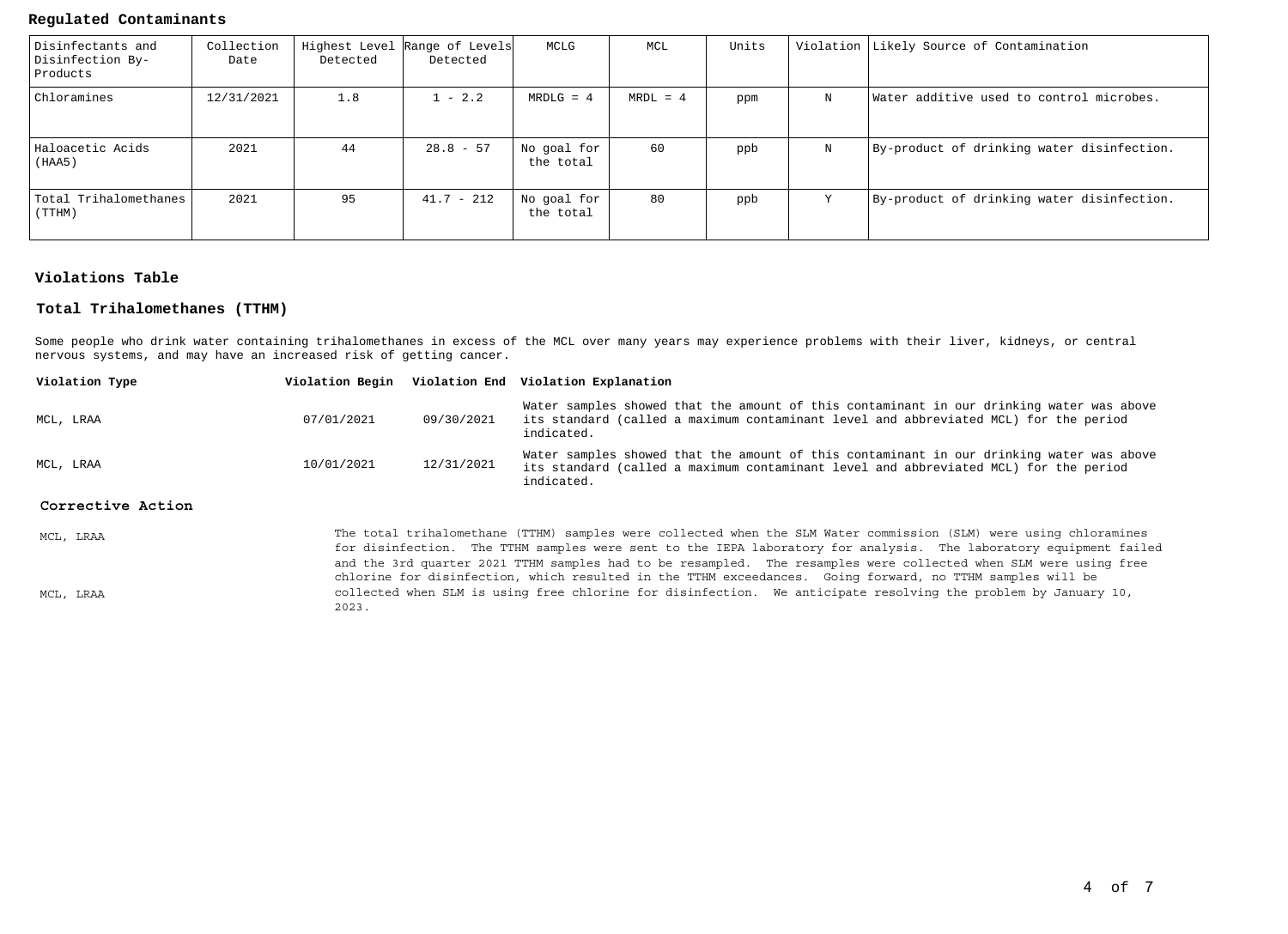#### **2021SLM Water Commission Regulated Contaminants Detected**

### **Lead and Copper**

Definitions:

 Action Level Goal (ALG): The level of a contaminant in drinking water below which there is no known or expected risk to health. ALGs allow for a margin ofsafety.

Action Level: The concentration of a contaminant which, if exceeded, triggers treatment or other requirements which a water system must follow.

| Lead and Copper | Date Sampled | MCLG | Action Level<br>(AL) | 90th<br>Percentile | # Sites Over<br>AL | Units | Violation | Likely Source of Contamination                                                                                |
|-----------------|--------------|------|----------------------|--------------------|--------------------|-------|-----------|---------------------------------------------------------------------------------------------------------------|
| Copper          | 09/26/2019   |      |                      | 202. ل             |                    | ppm   |           | Erosion of natural deposits; Leaching from<br>wood preservatives; Corrosion of household<br>plumbing systems. |

### **Water Quality Test Results**

| Definitions:                                          | The following tables contain scientific terms and measures, some of which may require explanation.                                                                                                                                                                         |
|-------------------------------------------------------|----------------------------------------------------------------------------------------------------------------------------------------------------------------------------------------------------------------------------------------------------------------------------|
| Avq:                                                  | Requlatory compliance with some MCLs are based on running annual average of monthly samples.                                                                                                                                                                               |
| Level 1 Assessment:                                   | A Level 1 assessment is a study of the water system to identify potential problems and determine (if possible) why<br>total coliform bacteria have been found in our water system.                                                                                         |
| Level 2 Assessment:                                   | A Level 2 assessment is a very detailed study of the water system to identify potential problems and determine (if<br>possible) why an E. coli MCL violation has occurred and/or why total coliform bacteria have been found in our water<br>system on multiple occasions. |
| Maximum Contaminant Level or MCL:                     | The highest level of a contaminant that is allowed in drinking water. MCLs are set as close to the MCLGs as feasible<br>using the best available treatment technology.                                                                                                     |
|                                                       | Maximum Contaminant Level Goal or MCLG: The level of a contaminant in drinking water below which there is no known or expected risk to health. MCLGs allow<br>for a margin of safety.                                                                                      |
| Maximum residual disinfectant level or<br>MRDL:       | The highest level of a disinfectant allowed in drinking water. There is convincing evidence that addition of a<br>disinfectant is necessary for control of microbial contaminants.                                                                                         |
| Maximum residual disinfectant level<br>goal or MRDLG: | The level of a drinking water disinfectant below which there is no known or expected risk to health. MRDLGs do not<br>reflect the benefits of the use of disinfectants to control microbial contaminants.                                                                  |
| na:                                                   | not applicable.                                                                                                                                                                                                                                                            |
| $m$ rem:                                              | millirems per year (a measure of radiation absorbed by the body)                                                                                                                                                                                                           |
| $ppb$ :                                               | micrograms per liter or parts per billion - or one ounce in 7,350,000 gallons of water.                                                                                                                                                                                    |
| ppm:                                                  | milligrams per liter or parts per million - or one ounce in 7,350 gallons of water.                                                                                                                                                                                        |
| Treatment Technique or TT:                            | A required process intended to reduce the level of a contaminant in drinking water.                                                                                                                                                                                        |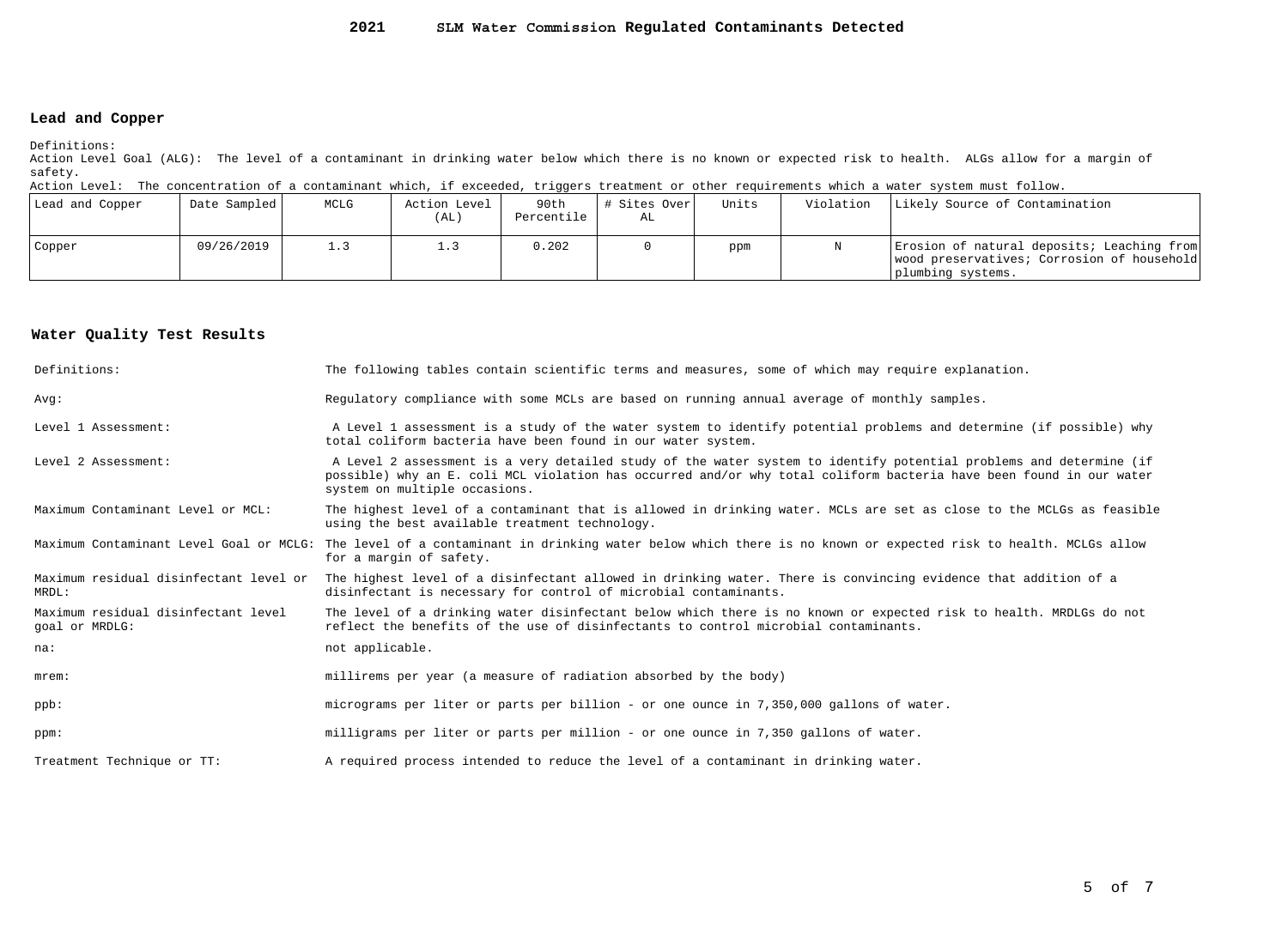# **Regulated Contaminants**

| Disinfectants and<br>Disinfection By-<br>Products                           | Collection<br>Date | Detected                  | Highest Level Range of Levels<br>Detected | MCLG                     | MCL            | Units |             | Violation Likely Source of Contamination                                                                                         |
|-----------------------------------------------------------------------------|--------------------|---------------------------|-------------------------------------------|--------------------------|----------------|-------|-------------|----------------------------------------------------------------------------------------------------------------------------------|
| Chloramines                                                                 | 12/31/2021         | $\overline{3}$            | $2.1 - 3.4$                               | $MRDLG = 4$              | $MRDL = 4$     | ppm   | $_{\rm N}$  | Water additive used to control microbes.                                                                                         |
| Haloacetic Acids<br>(HAA5)                                                  | 2021               | 43                        | $27.9 - 54.8$                             | No goal for<br>the total | 60             | ppb   | $\mathbf N$ | By-product of drinking water disinfection.                                                                                       |
| Total Trihalomethanes<br>(TTHM)                                             | 2021               | 61                        | $33.8 - 70$                               | No goal for<br>the total | 80             | ppb   | $_{\rm N}$  | By-product of drinking water disinfection.                                                                                       |
| Inorganic<br>Contaminants                                                   | Collection<br>Date | Detected                  | Highest Level Range of Levels<br>Detected | MCLG                     | MCL            | Units |             | Violation Likely Source of Contamination                                                                                         |
| Arsenic                                                                     | 2021               | $\mathbf{1}$              | $1.38 - 1.38$                             | $\Omega$                 | 10             | ppb   | $_{\rm N}$  | Erosion of natural deposits; Runoff from<br>orchards; Runoff from glass and electronics<br>production wastes.                    |
| Barium                                                                      | 2021               | 0.0443                    | lo.o443 - o.o443l                         | $\overline{2}$           | $\overline{2}$ | ppm   | N           | Discharge of drilling wastes; Discharge from<br>metal refineries; Erosion of natural deposits.                                   |
| Fluoride                                                                    | 2021               | 0.8                       | $0.8 - 0.8$                               | $\overline{4}$           | 4.0            | ppm   | N           | Erosion of natural deposits; Water additive<br>which promotes strong teeth; Discharge from<br>fertilizer and aluminum factories. |
| Nitrate [measured as<br>Nitrogen]                                           | 2021               | 0.36                      | $0.36 - 0.36$                             | 10                       | 10             | ppm   | $_{\rm N}$  | Runoff from fertilizer use; Leaching from<br>septic tanks, sewage; Erosion of natural<br>deposits.                               |
| Sodium                                                                      | 2021               | 17                        | $16.6 - 16.6$                             |                          |                | ppm   | $_{\rm N}$  | Erosion from naturally occuring deposits.<br>Used in water softener regeneration.                                                |
| Radioactive<br>Contaminants                                                 | Collection<br>Date | Highest Level<br>Detected | Range of Levels<br>Detected               | MCLG                     | MCL            | Units |             | Violation Likely Source of Contamination                                                                                         |
| Combined Radium<br>226/228                                                  | 2021               | 0.75                      | $0.75 - 0.75$                             | $\Omega$                 | $5^{\circ}$    | pCi/L | $\mathbf N$ | Erosion of natural deposits.                                                                                                     |
| Gross alpha excluding<br>radon and uranium                                  | 2021               | 0.63                      | $0.63 - 0.63$                             | $\Omega$                 | 15             | pC1/L | $_{\rm N}$  | Erosion of natural deposits.                                                                                                     |
| Synthetic organic<br>contaminants<br>including pesticides<br>and herbicides | Collection<br>Date | Highest Level<br>Detected | Range of Levels<br>Detected               | MCLG                     | MCL            | Units |             | Violation Likely Source of Contamination                                                                                         |
| Atrazine                                                                    | 2021               | 0.33                      | $0 - 0.33$                                | $\overline{3}$           | $\mathbf{3}$   | ppb   | $\mathbf N$ | Runoff from herbicide used on row crops.                                                                                         |